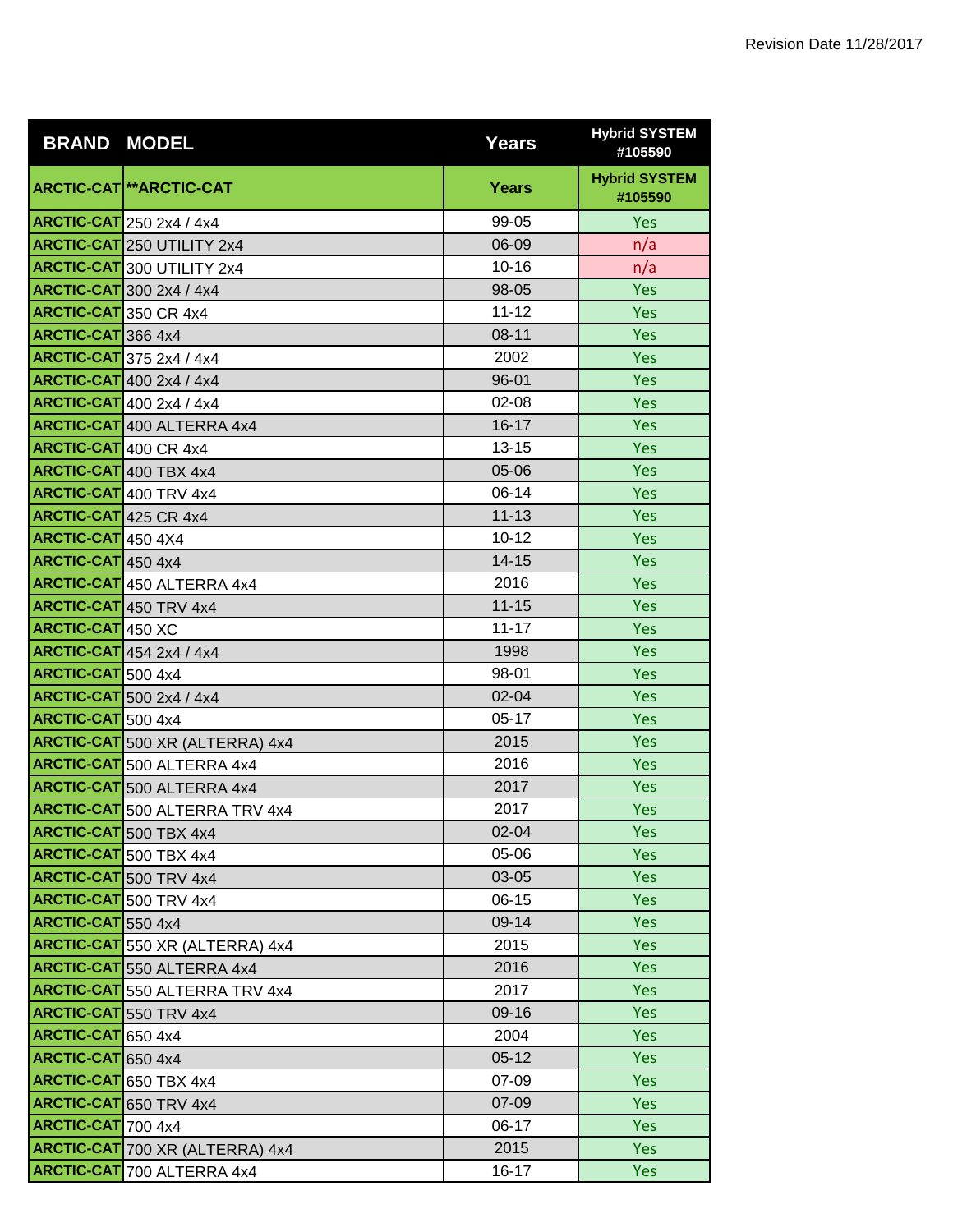|                                | <b>ARCTIC-CAT</b> 700 ALLTERRA TRV 4x4  | 2017             | Yes                             |
|--------------------------------|-----------------------------------------|------------------|---------------------------------|
|                                | <b>ARCTIC-CAT</b> 700 TBX 4x4           | $10 - 17$        | Yes                             |
|                                | <b>ARCTIC-CAT</b> 700 TRV 4x4           | $08 - 16$        | Yes                             |
| <b>ARCTIC-CAT 700 VLX</b>      |                                         | 2017             | Yes                             |
| <b>ARCTIC-CAT</b> 1000 4x4     |                                         | $08 - 17$        | Yes                             |
|                                | <b>ARCTIC-CAT</b> 1000 TRV 4x4          | 09-16            | Yes                             |
|                                | <b>ARCTIC-CAT</b> 1000 ALTERRA TRV 4x4  | 2017             | Yes                             |
|                                | <b>ARCTIC-CAT</b> Wildcat Trail / Sport | $14 - 17$        | n/a                             |
|                                | <b>ARCTIC-CAT</b> Wildcat (1000)        | $12 - 17$        | n/a                             |
| <b>CAN-AM</b>                  | <b>CAN-AM</b>                           | <b>Years</b>     | <b>Hybrid SYSTEM</b><br>#105590 |
| <b>CAN-AM</b>                  | 330 Outlander                           | $04-05$          | n/a                             |
| <b>CAN-AM</b>                  | 400 Outlander / Outlander MAX           | $06 - 15$        | n/a                             |
| <b>CAN-AM</b>                  | 450 Outlander / Outlander MAX           | $15 - 18$        | n/a                             |
| <b>CAN-AM</b>                  | 500 Quest                               | $02-04$          | N/D                             |
| <b>CAN-AM</b>                  | 500 Outlander / Outlander MAX           | $'07-12$         | n/a                             |
| <b>CAN-AM</b>                  | 500 Outlander / Outlander MAX           | $13 - 15$        | n/a                             |
| <b>CAN-AM</b>                  | 500 Renegade                            | $'08-12$         | n/a                             |
| <b>CAN-AM</b>                  | 500 Renegade (G2)                       | $13 - 15$        | n/a                             |
| <b>CAN-AM</b>                  | 500 Traxter                             | $99-05$          | N/D                             |
| <b>CAN-AM</b>                  | 570 Outlander / Outlander MAX           | $16 - 18$        | n/a                             |
| <b>CAN-AM</b>                  | 570 Renegade (G2)                       | $16 - 18$        | n/a                             |
| <b>CAN-AM</b>                  | 650 Quest                               | $02-04$          | N/D                             |
| <b>CAN-AM</b>                  | 650 Outlander / Outlander MAX           | $06-12$          | n/a                             |
| <b>CAN-AM</b>                  | 650 Outlander / Outlander MAX / 6x6     | $13 - 18$        | n/a                             |
| <b>CAN-AM</b>                  | 650 Traxter                             | 2005             | N/D                             |
| <b>CAN-AM</b>                  | 800 Outlander                           | $06-11$          | n/a                             |
| <b>CAN-AM</b>                  | 800 Outlander                           | $12 - 15$        | n/a                             |
| <b>CAN-AM</b>                  | 800 Outlander MAX                       | $06-12$          | n/a                             |
| <b>CAN-AM</b>                  | 800 Outlander MAX                       | $13 - 15$        | n/a                             |
| <b>CAN-AM</b>                  | 800 Outlander XMR                       | 2012             | n/a                             |
| <b>CAN-AM</b><br><b>CAN-AM</b> | 800 Outlander XMR                       | 2015<br>$'07-11$ | n/a<br>n/a                      |
| <b>CAN-AM</b>                  | 800 Renegade<br>800 Renegade (G2)       | $'12-15$         | n/a                             |
| <b>CAN-AM</b>                  | 850 Outlander / Outlander MAX           | $16 - 18$        | n/a                             |
| <b>CAN-AM</b>                  | 850 Renegade (G2)                       | $16 - 18$        | n/a                             |
| <b>CAN-AM</b>                  | 1000 Outlander / Outlander MAX / 6x6    | $12 - 18$        | n/a                             |
| <b>CAN-AM</b>                  | 1000 Renegade (G2)                      | $12 - 18$        | n/a                             |
|                                |                                         |                  | <b>Hybrid SYSTEM</b>            |
| <b>CFMOTO</b>                  | <b>CFMOTO</b>                           | <b>Years</b>     | #105590                         |
| <b>CFMOTO</b>                  | X <sub>5</sub>                          | 2009             | Yes                             |
| <b>CFMOTO</b>                  | X5 / X6 / X8                            | 2012             | Yes                             |
| <b>CFMOTO</b>                  | CF500 /A                                | $08-11$          | Yes                             |
| CFMOTO                         | <b>CFORCE 400</b>                       | $16 - 17$        | N/D                             |
| <b>CFMOTO</b>                  | CFORCE 500                              | $13 - 16$        | Yes                             |
| <b>CFMOTO</b>                  | <b>CForce 500</b>                       | 2017             | N/D                             |
| CFMOTO                         | <b>CForce 500 HO</b>                    | $15 - 17$        | N/D                             |
| <b>CFMOTO</b>                  | CFORCE 600                              | $13 - 14$        | Yes                             |
| <b>CFMOTO</b>                  | CFORCE 800                              | $13 - 16$        | N/D                             |
| <b>HONDA</b>                   | <b>HONDA</b>                            | <b>Years</b>     | <b>Hybrid SYSTEM</b><br>#105590 |
| <b>HONDA</b>                   | <b>TRX250</b>                           | $98-12$          | n/a                             |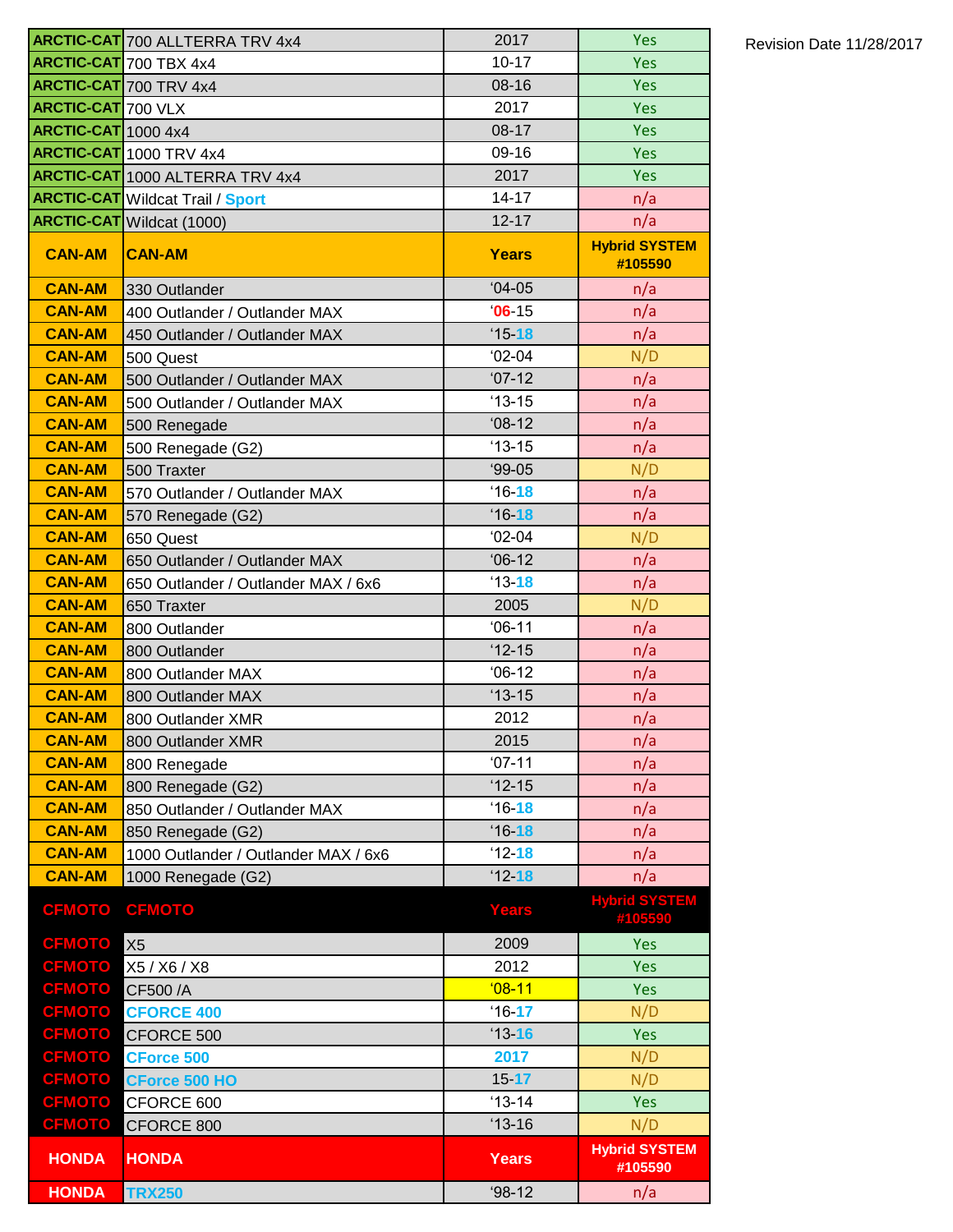| <b>HONDA</b>                | <b>TRX300 4x4</b>                                               | $93-00$      | Yes                             |
|-----------------------------|-----------------------------------------------------------------|--------------|---------------------------------|
| <b>HONDA</b>                | <b>TRX350 Rancher</b>                                           | $00-03$      | N/D                             |
| <b>HONDA</b>                | <b>TRX350 Rancher</b>                                           | $04 - 06$    | Yes                             |
| <b>HONDA</b>                | <b>TRX400 Foreman</b>                                           | $95-02$      | Yes                             |
| <b>HONDA</b>                | <b>TRX400 Rancher</b>                                           | $04-07$      | Yes                             |
| <b>HONDA</b>                | TRX420 Rancher 2x4 (all Models)                                 | $'07-13$     | Yes                             |
| <b>HONDA</b>                | TRX420 Rancher 4X4 (all Models)                                 | $'07-13$     | <b>Yes</b>                      |
| <b>HONDA</b>                | TRX420 Rancher 4X4 "IRS ONLY"                                   | 2014         | Yes                             |
|                             | (Independent Rear Suspension)                                   |              |                                 |
| <b>HONDA</b>                | TRX420 Rancher 4X4 "SOLID AXLE ONLY"<br>Models (FA*FE*FM*TE*TM) | 2014         | <b>Yes</b>                      |
| <b>HONDA</b>                | TRX420 Rancher 2x4 (all Models)                                 | $15 - 18$    | Yes                             |
| <b>HONDA</b>                | TRX420 Rancher 4X4 (all Models)                                 | $15 - 18$    | <b>Yes</b>                      |
| <b>HONDA</b>                | <b>TRX450 Foreman</b>                                           | $98-04$      | <b>Yes</b>                      |
| <b>HONDA</b>                | TRX500 Foreman (FA/FE/FM)                                       | $05-06$      | <b>Yes</b>                      |
| <b>HONDA</b>                | TRX500 Foreman (FE/FM/FPE/FPM)                                  | $'07-11$     | Yes                             |
| <b>HONDA</b>                | TRX500 Foreman (All Models)                                     | $'12-13$     | <b>Yes</b>                      |
| <b>HONDA</b>                | TRX500 Foreman (All Models)                                     | $'14 - 18$   | <b>Yes</b>                      |
| <b>HONDA</b>                | TRX500 Rubicon (All Models)                                     | $01-04$      | <b>Yes</b>                      |
| <b>HONDA</b>                | TRX500 Rubicon (FA/FGA)                                         | $05-06$      | <b>Yes</b>                      |
| <b>HONDA</b>                | TRX500 Rubicon (All Models)                                     | $'07-14$     | <b>Yes</b>                      |
| <b>HONDA</b>                | TRX500 Rubicon (All Models)                                     | $15 - 18$    | Yes                             |
| <b>HONDA</b>                | TRX650 Rincon (FA/FGA)                                          | $'03-05$     | <b>Yes</b>                      |
| <b>HONDA</b>                | TRX680 Rincon (FA/FGA)                                          | $06 - 18$    | Yes                             |
|                             | <b>JOHN DEERE JOHN DEERE</b>                                    | <b>Years</b> | <b>Hybrid SYSTEM</b><br>#105590 |
|                             | JOHN DEERE 500 John Deere Buck                                  | $'04-06$     | N/D                             |
|                             | JOHN DEERE 500 John Deere Trail Buck                            | $'04-05$     | N/D                             |
|                             | JOHN DEERE 650 John Deere Buck                                  | $'04-06$     | N/D                             |
|                             | JOHN DEERE 650 John Deere Trail Buck                            | $'04-05$     | N/D                             |
|                             | <b>KAWASAKI KAWASAKI</b>                                        | <b>Years</b> | <b>Hybrid SYSTEM</b><br>#105590 |
|                             | <b>KAWASAKI</b> 300 Brute Force                                 | $'12 - 18$   |                                 |
| <b>KAWASAKI</b> 360 Prairie |                                                                 | $'02-12$     | Yes                             |
| <b>KAWASAKI</b> 400 Prairie |                                                                 | $'97-12$     | <b>Yes</b>                      |
|                             | <b>KAWASAKI</b> 650 Brute Force 4x4                             | $'05-14$     | <b>Yes</b>                      |
| <b>KAWASAKI</b>             | 650 Brute Force 4x4i                                            | $'06-14$     | <b>Yes</b>                      |
| <b>KAWASAKI</b>             | 650 Prairie 4x4                                                 | $01 - 03$    | Yes                             |
| <b>KAWASAKI</b>             | 700 Prairie 4x4                                                 | $04-06$      | Yes                             |
| <b>KAWASAKI</b>             | 750 Brute Force 4x4, 4x4i, 4x4i EPS                             | $'05 - 18$   | Yes                             |
| <b>KYMCO</b>                | <b>KYMCO</b>                                                    | <b>Years</b> | <b>Hybrid SYSTEM</b><br>#105590 |
| <b>KYMCO</b>                | <b>MXU375</b>                                                   | $'09-12$     | Yes                             |
| KYMCO                       | <b>MXU450i</b>                                                  | $'12-16$     | Yes                             |
| KYMCO                       | <b>MXU500</b>                                                   | $'07-12$     | <b>Yes</b>                      |
| <b>KYMCO</b>                | <b>MXU500i</b>                                                  | $13 - 16$    | Yes                             |
|                             | MXU700i                                                         | $'13-16$     | Yes                             |
|                             |                                                                 |              |                                 |
| <b>POLARIS</b>              | <b>POLARIS General</b>                                          | <b>Years</b> | <b>Hybrid SYSTEM</b><br>#105590 |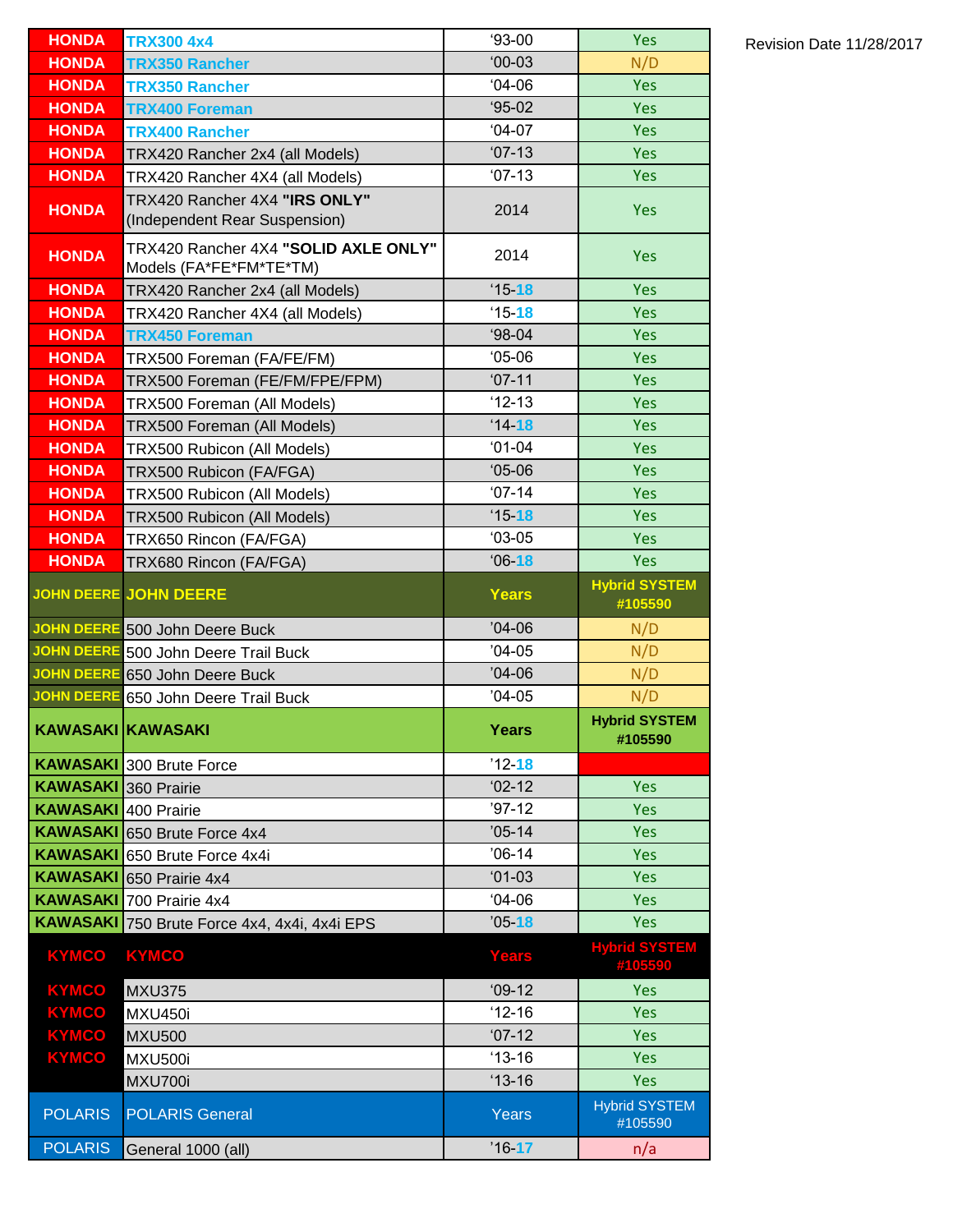| <b>POLARIS</b> | <b>POLARIS RZR</b>      | <b>Years</b> | <b>Hybrid SYSTEM</b><br>#105590 |
|----------------|-------------------------|--------------|---------------------------------|
| <b>POLARIS</b> | 570 RZR (EPS/S)         | $'12 - 18$   | n/a                             |
| <b>POLARIS</b> | 800 RZR                 | $'08-14$     | n/a                             |
| <b>POLARIS</b> | 800 RZR 4               | $'10-14$     | n/a                             |
| <b>POLARIS</b> | 900 RZR                 | $'11-14$     | n/a                             |
| <b>POLARIS</b> | 900 RZR (EPS/S/XC)      | $'15 - 18$   | n/a                             |
| <b>POLARIS</b> | 900 RZR 4               | $'12-14$     | n/a                             |
| <b>POLARIS</b> | 900 RZR 4 (EPS)         | $'15 - 18$   | n/a                             |
| <b>POLARIS</b> | 1000 RZR (EPS/XP/S)     | $'14 - 18$   | n/a                             |
| <b>POLARIS</b> | 1000 RZR 4 (EPS/XP)     | $'14 - 18$   | n/a                             |
| <b>POLARIS</b> | TURBO RZR (EPS/XP)      | $'16 - 18$   | n/a                             |
| <b>POLARIS</b> | TURBO RZR 4 (EPS/XP)    | $'16 - 18$   | n/a                             |
| <b>POLARIS</b> | <b>POLARIS ATV</b>      | Years        | <b>Hybrid SYSTEM</b><br>#105590 |
| <b>POLARIS</b> | ACE (325)               | $14 - 16$    | n/a                             |
| <b>POLARIS</b> | <b>ACE 500</b>          | $17 - 18$    | n/a                             |
| <b>POLARIS</b> | <b>ACE 570 / SP</b>     | $15 - 18$    | n/a                             |
| <b>POLARIS</b> | <b>ACE 900 SP</b>       | 2016         | n/a                             |
| <b>POLARIS</b> | <b>ACE 900 XC</b>       | $17 - 18$    | n/a                             |
| <b>POLARIS</b> | <b>ETX Sportsman</b>    | 2015         | N/D                             |
| <b>POLARIS</b> | 250 4x4 / 4x6           | 1989-2001    | N/D                             |
| <b>POLARIS</b> | 300 ATP                 | $04-05$      | N/D                             |
| <b>POLARIS</b> | 300 Hawkeye             | $06-08$      | N/D                             |
| <b>POLARIS</b> | 300 Sportsman           | $06-08$      | N/D                             |
| <b>POLARIS</b> | 330 Magnum 4x4          | $03-06$      | N/D                             |
| <b>POLARIS</b> | 335 Sportsman           | 2000 & Older | N/D                             |
| <b>POLARIS</b> | 350 2x4 / 4x4 / 6x6     | 1993 & Older | N/D                             |
| <b>POLARIS</b> | 400 2x4 / 4x4           | 1994-1997    | N/D                             |
| <b>POLARIS</b> | 400 Sportsman           | $'01-05$     | Yes                             |
| <b>POLARIS</b> | 400 Sportsman (Hawkeye) | $08-10$      | N/D                             |
| <b>POLARIS</b> | 400 Sportsman           | $'11 - 14$   | <b>Yes</b>                      |
| <b>POLARIS</b> | 425 Magnum 4x4 / 4x6    | 1998 & Older | N/D                             |
| <b>POLARIS</b> | 445 Diesel              | 1999         | N/D                             |
| <b>POLARIS</b> | 450 Sportsman           | $06-07$      | N/D                             |
| <b>POLARIS</b> | 450 Sportsman           | $16 - 18$    | N/D                             |
| <b>POLARIS</b> | <b>500 ATP</b>          | $04-05$      | N/D                             |
| <b>POLARIS</b> | 500 Sportsman           | $96-13$      | Yes                             |
| <b>POLARIS</b> | 500 Sportsman           | $'11-13$     | Yes                             |
| <b>POLARIS</b> | 500 Sportsman Touring   | $'08-13$     | Yes                             |
| <b>POLARIS</b> | 500 Sportsman X2        | $06-09$      | Yes                             |
| <b>POLARIS</b> | 550 Sportsman           | $'09-14$     | Yes                             |
| <b>POLARIS</b> | 550 Sportsman Touring   | $10 - 14$    | Yes                             |
| <b>POLARIS</b> | 550 Sportsman X2        | $'10-14$     | Yes                             |
| <b>POLARIS</b> | 570 Sportsman           | $'14 - 18$   | n/a                             |
| <b>POLARIS</b> | 570 Sportsman Touring   | $'14 - 18$   | N/D                             |
| <b>POLARIS</b> | 570 Sportsman X2        | $'15 - 18$   | N/D                             |
| <b>POLARIS</b> | 600 Sportsman           | $03-05$      | N/D                             |
| <b>POLARIS</b> | 700 Sportsman           | $'02-08$     | N/D                             |
| <b>POLARIS</b> | 800 Sportsman           | $'05-14$     | Yes                             |
| <b>POLARIS</b> | 800 Sportsman Touring   | $08-09$      | Yes                             |
| <b>POLARIS</b> | 800 Sportsman X2        | $'07-09$     | <b>Yes</b>                      |

## Revision Date 11/28/2017